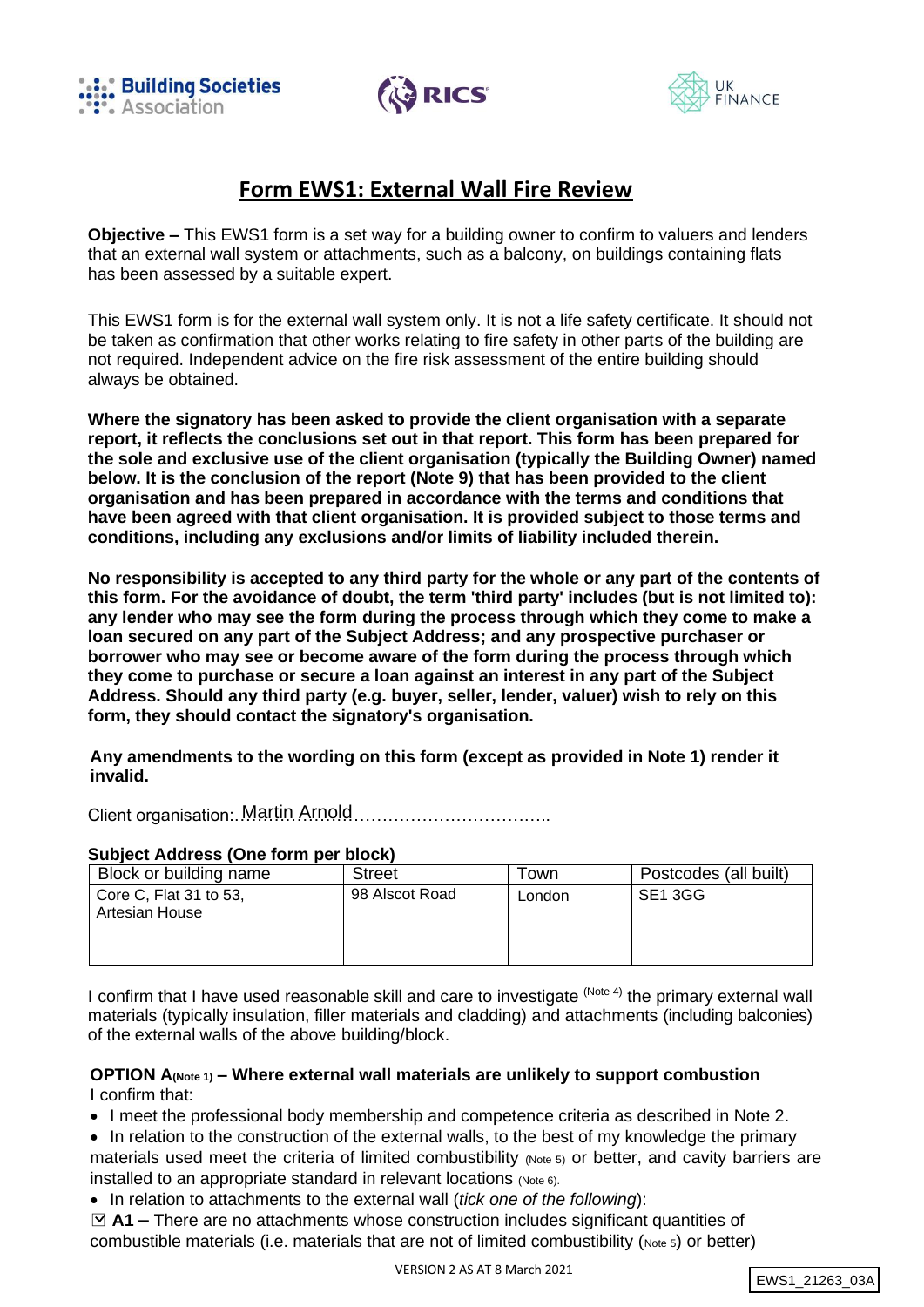





 $\Box$  A2 – There is an appropriate risk assessment of the attachments confirming that remedial works are required.

 $\Box$  A3 – Where neither of the above two options apply, there may be potential costs of **Femedial Works to attachments (Note 7).** 

# OPTION B(Note 1) - Where combustible materials are present in external wall I confirm that:

• I meet the professional body membership and competence criteria as described in Note 3.

. I have used the reasonable skill and care that would be expected of the relevant professional advisor to assess the level of fire risk (Note 8) presented by the external wall construction and attachments (tick one of the following).

 $\Box$  B1 – I have concluded that in my view the fire risk (Notes 7 and 8) is sufficiently low that no remedial works are required.

 $\Box$  B2 – I have concluded that in my view the fire risk (Note 7) is sufficiently high that remedial works are required, and these identified to the client organisation the remedial and interim measures regulied (documented separately).

| Name              | Jon Pagan<br>.                        |  |  |
|-------------------|---------------------------------------|--|--|
|                   |                                       |  |  |
|                   |                                       |  |  |
| Qualification(s)  | MA(CANTAB) CEng MIFireE<br>.          |  |  |
| Organisation      | <b>International Fire Consultants</b> |  |  |
| Professional body | Institution of Fire Engineers         |  |  |
| Membership number | 00024756                              |  |  |
| Signature         |                                       |  |  |
| Date              | 15th December 2021                    |  |  |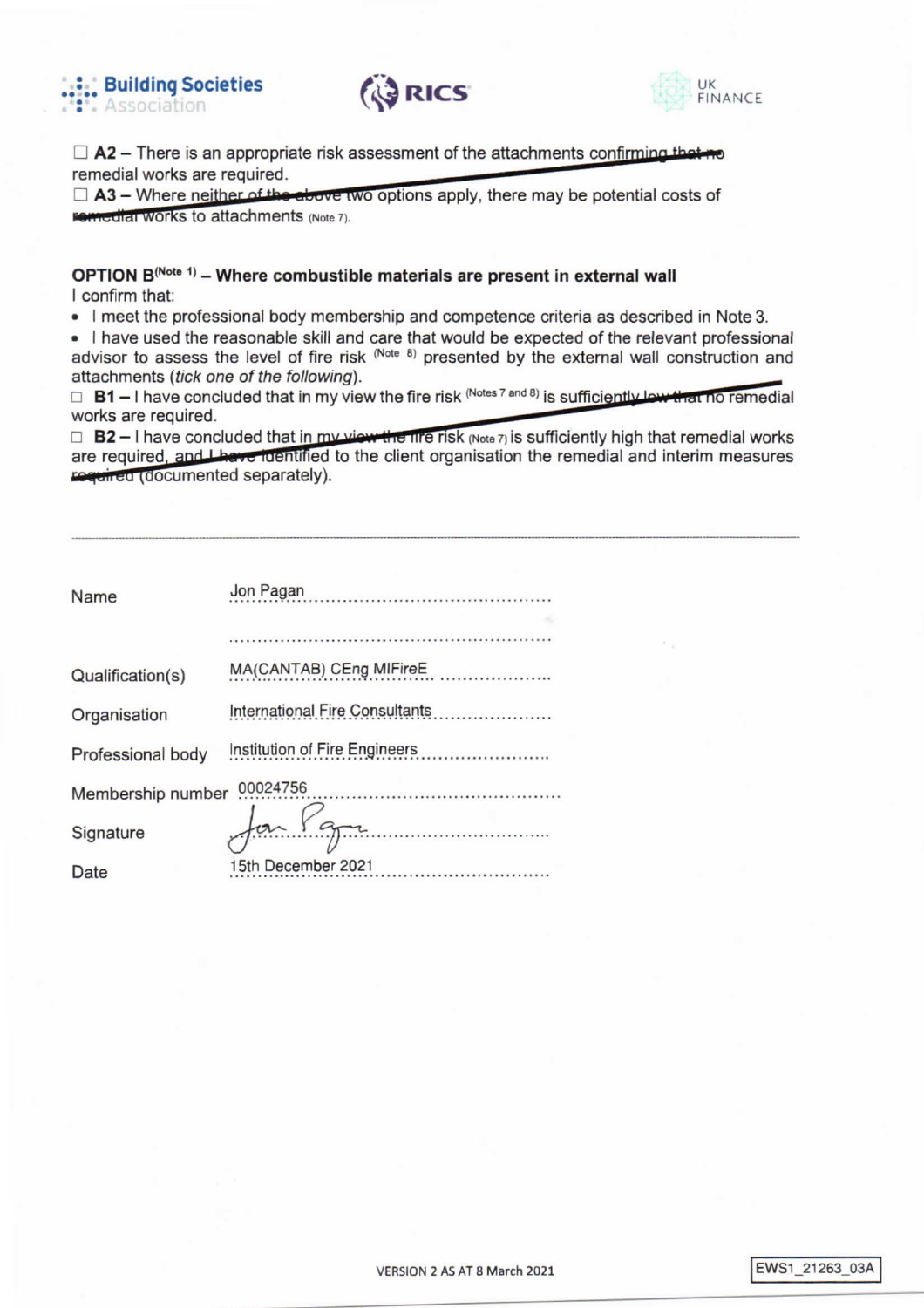





# **NOTES**

**Note 1 –** This form includes two options. Option A is for buildings where the materials used in the external wall would be unlikely to support combustion. Option B is for buildings where Option A does not apply and a more detailed review (and hence higher level of fire expertise) is required. The signatory should use either the Option A approach or the Option B approach and delete/cross out the unused option. Within each option there are sub-options, the user should tick the box of the relevant sub-option.

**Note 2 –** For Option A, the signatory would need the expertise to identify the relevant materials within the external wall and attachments, and whether fire resisting cavity barriers and fire stopping measures have been installed correctly. However, this would not necessarily include the need forexpertise in fire engineering. The signatory should be a fully qualified member of a relevant professional body within the construction industry.

**Note 3 –** For Option B, the signatory would need a higher level of expertise in the assessment of the fire risk presented by external wall materials. For Institution of Fire Engineers (IFE) members, this should be a Chartered or Incorporated Engineer with full membership of the Institution. For non-IFE members, the signatory should be a fully qualified member of a relevant professional body that deals with fire safety in the built environment, with either actual or equivalence to the Chartered or Incorporated Engineer status.

**Note 4 –** The investigation must include evidence of the fire performance of the actual materials installed. For both Options A and B, this would often include either a physical inspection by the signatory to this EWS1 Form, or inspection of photographic or similar information gathered by a 3<sup>rd</sup> party (subject to the signatory having sufficient confidence in that 3<sup>rd</sup> party). It would also include the standards of construction of key fire safety installations, such as cavity barriers. Given the nature of external walls, this would typically involve investigations in a limited number of locations (actual number to be determined by the signatory). Review of design drawings may assist, but on their own would not be sufficient. If the wall construction includes multiple wall types, the investigation should include each type.

**Note 5 –** The term 'limited combustibility' is as defined in BS 9991:2015.

**Note 6 –** Cavity barrier fire performance and locations to be based on relevant fire safety design guidance documentation, such as BS 9991, or relevant statutory guidance.

**Note 7 –** In this situation the signatory should notify the client organisation that the fire risk assessment of the building will need to be reviewed to consider the findings of the external wall survey.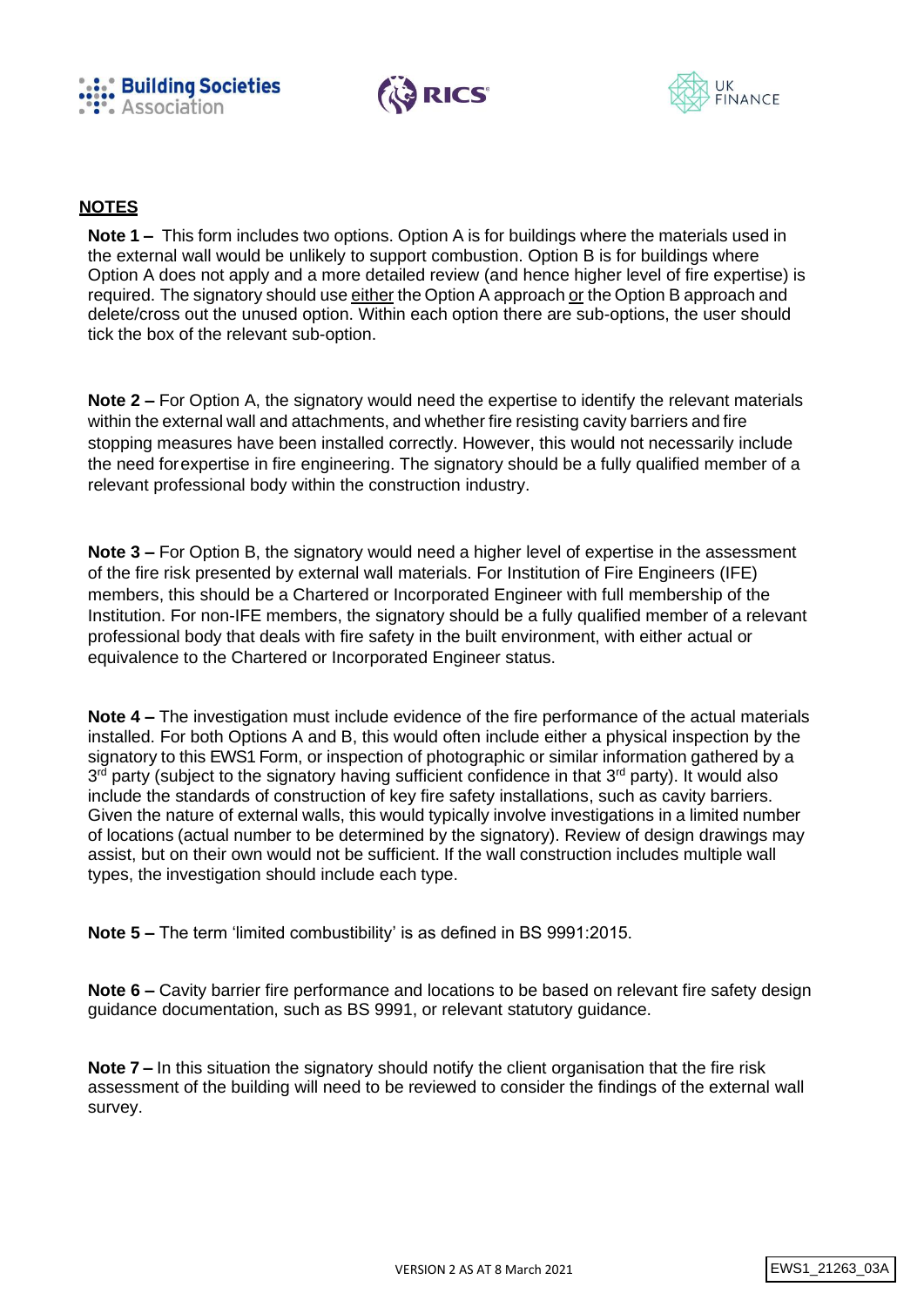





**Note 8 –** The assessment of fire risk as described above includes that insofar as is necessary to ensure a reasonable standard of health and safety of those in and around the building, all external wall constructions, and any external attachments (e.g. balconies) of the building:

- Resist spread of fire and smoke, so far as is reasonably necessary to inhibit the spread of fire within the building; and
- Are constructed so that the unseen spread of fire and smoke within concealed spaces is inhibited; and
- Adequately resist the spread of fire over the walls, having regard to the height, use and position of the building.

The assessment takes account of regulations and published design guidance as were current at the time of construction, as well as those which are current at the time of this assessment. It cannot be guaranteed that it would address guidance and regulations which may be introduced in the future.

**Note 9 –** The signatory may wish to provide their client organisation with a separate report on their investigation to support their statements in this EWS1 Form. That separate report would not normally need to be supplied to the valuer along with this EWS1 Form (unless there are specific issues which may require it).

**Note 10 –** This EWS1 Form will need to be reassessed if any significant changes occur to the external wall or attachments of the building, and is valid for up to 5 years from the date at which it is signed.